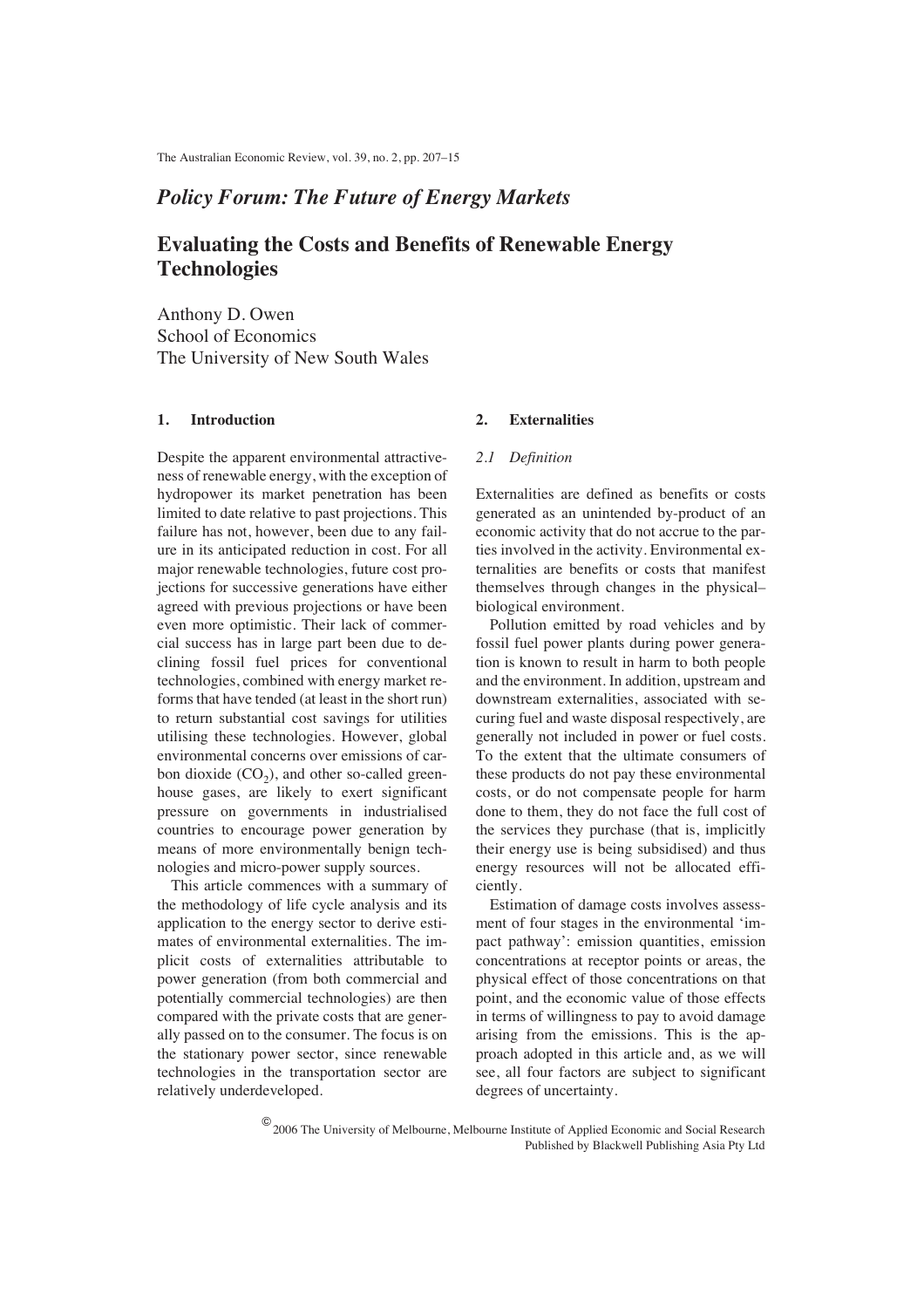#### *2.2 Externality Adders*

An 'externality adder' is simply the unit externality cost added to the standard resource cost of energy to reflect the social cost of its use. For power generation, the externality adder would generally be specified in terms of milli-dollars (1000th of a dollar) per kilowatt-hour (m\$/ kWh). For the transport sector the corresponding units would be m\$/vkm (that is, 1000th of a dollar per vehicle kilometre) for passenger vehicles and m\$/tkm (that is, 1000th of a dollar per tonne kilometre) for goods vehicles.

Pearce (2001) lists five uses for externality adders:

- (i) For public or quasi-public ownership of sources of electric power generation, the full social cost of alternative technologies could be used to plan future capacity with preference being given to that with the lowest social cost. Where electric power generation is privately owned, then regulators could use the full social cost to influence new investment, perhaps through an effective environmental tax.
- (ii) Environmental adders can be used to estimate the appropriate level of environmental taxes. Although estimates of environmental adders have been derived for a number of applications, examples of their actual implementation are few.
- (iii) Environmental adders could be used to adjust national accounts data to reflect depreciation of natural resources and damage to the environment arising from economic activity, yielding so-called 'green' national accounts.
- (iv) Environmental adders could be used for 'awareness raising' (that is, to inform the public of the degree to which alternative energy sources have externalities that give rise to economically inefficient allocation of resources).
- (v) Environmental adders might assist in determining environmental policy priorities.

The task of estimating the value of an externality adder involves a substantial commitment of resources and expertise in order to ensure credible information for policy purposes. In the context of the energy sector, a life cycle approach must be adopted in order to identify and quantify environmental adders associated with energy use. The approach also provides a conceptual framework for a detailed and comprehensive comparative evaluation of energy supply options (based upon both conventional and renewable sources). The methodology employed is the subject of the next section.

#### **3. Life Cycle Analysis**

Life cycle analysis (LCA) is based upon a comprehensive accounting of all energy and material flows, from 'cradle to grave', associated with a system or process. The approach has typically been used to compare the environmental impacts associated with different products that perform similar functions, such as plastic and glass bottles. In the context of an energy product, process or service, an LCA would analyse the environmental impact of fuel extraction, transportation and preparation of fuels and other inputs, plant construction, plant operation (power generation), waste disposal and plant decommissioning. Thus, it encompasses all segments including upstream and downstream processes and consequently permits an overall comparison (in a cost– benefit analysis framework) of short- and longterm environmental implications of alternative energy technologies. Central to this assessment is the valuation of environmental externalities of current and prospective fuel and energy technology cycles.

Undertaking an LCA requires the following steps:

- definition of the product cycle's boundaries:
- identification of the environmental emissions and their resulting physical impacts on receptor areas; and
- quantifying these physical impacts in terms of monetary values.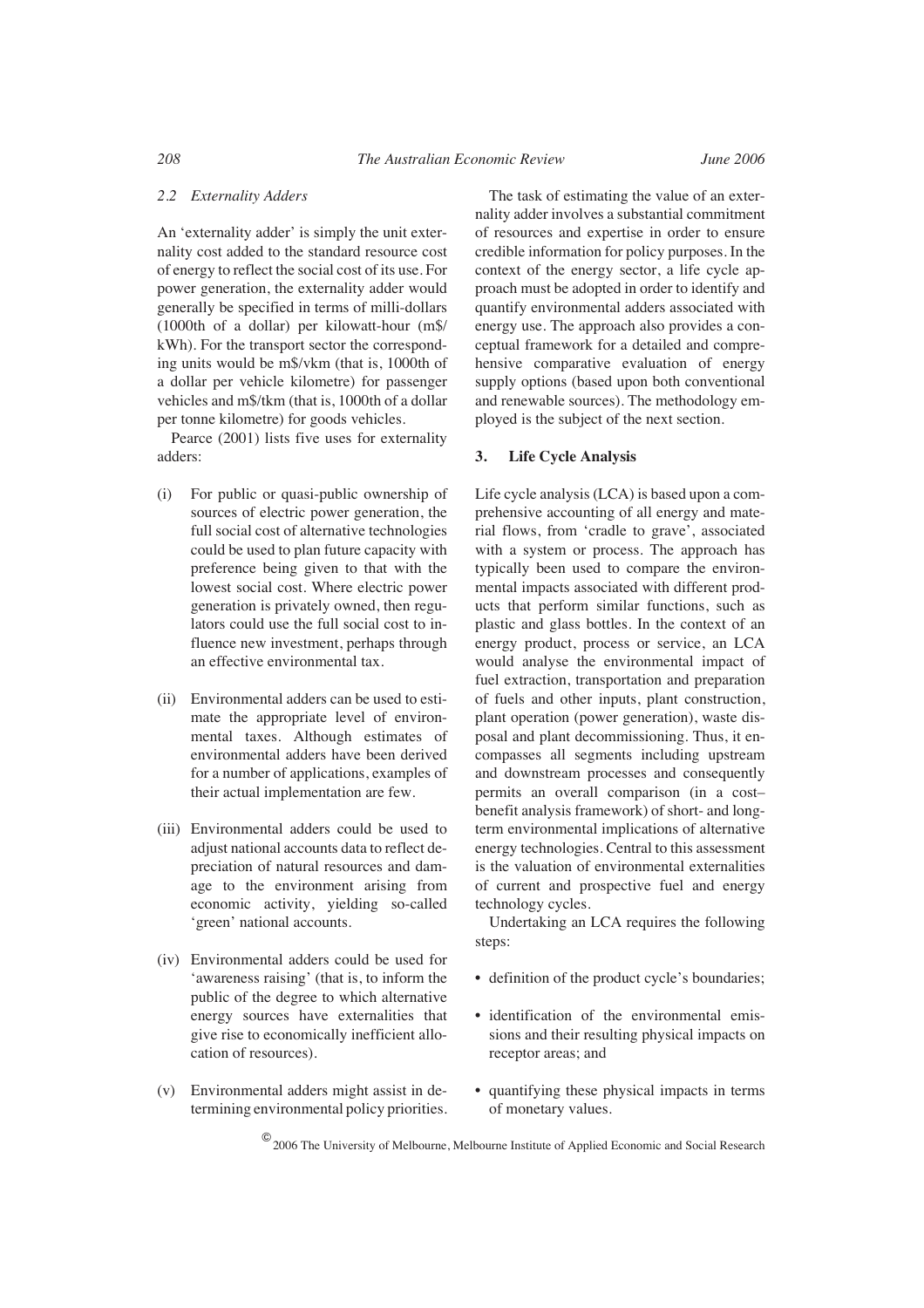

**Figure 1 Coal-Based Electricity Chain**

*Notes*: The asterisks indicate that these impacts pass into another product's boundaries. PJ denotes petajoules. *Source*: Sorensen (2000).

This 'chain' for coal-fired electricity generation is illustrated in Figure 1. Even from this simplified illustration, however, it is clear that the data requirements to undertake an LCA are formidable, particularly where sources in other countries have to be accessed. Data limitations and cost constraints will obviously combine to prevent a complete enumeration of the emissions of a given pollutant. It is essential, therefore, that when this situation is reached the proportion left unaccounted for should be clearly specified.

# *3.1 Quantifying these Physical Impacts in Terms of Monetary Values*

The many receptors that may be affected by fuel chain activities are valued in a number of different ways. For example, forests are valued not just for the timber that they produce, but also for providing recreational resources, habitats for wildlife, their interaction (both direct and indirect) with climate, the hydrological cycle, protection from soil erosion, etc. All such aspects have to be valued in an externality analysis.

Commercial markets exist for a limited number of goods (for example, crops, timber and buildings), and consequently valuation data are easy to obtain. However, conventional markets do not exist for assessing damage from other impacts, such as human health, ecological systems, and non-timber benefits of forests. Alternative techniques have been developed for the valuation of such goods, predominantly hedonic pricing, travel cost methods, and contingent valuation.<sup>1</sup>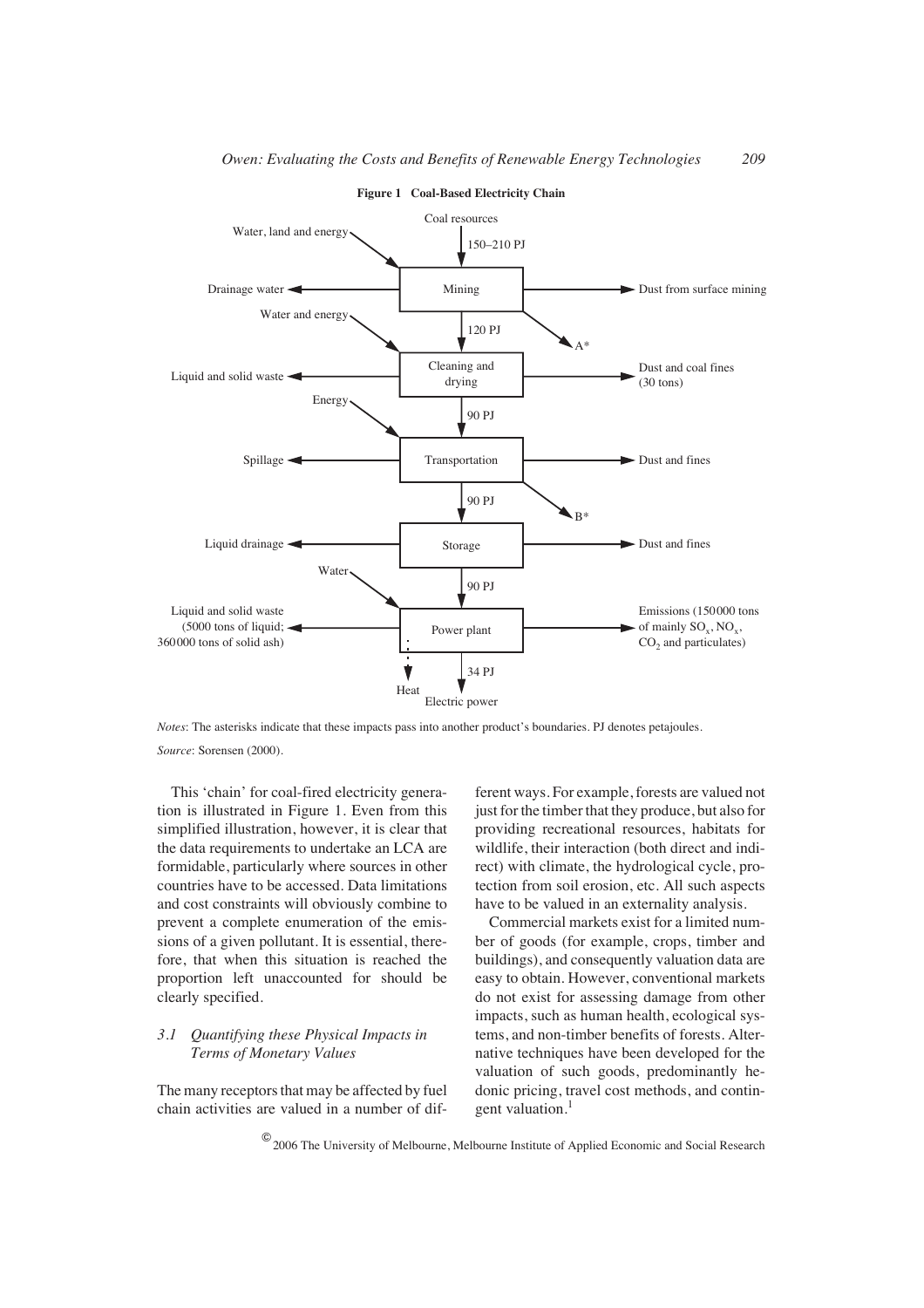The temporal valuation of the cost of emissions also raises the issue of the appropriate rate for discounting over future generations.<sup>2</sup>

### **4. Assessing the Externalities of Power Generation**

For simplicity, externalities of power generation (whether based upon fossil fuel combustion or renewable technologies) can be divided into two broad categories:

• costs of the damage caused to health and the environment by emissions other than those associated with climate change; and

• the net costs of climate change attributable to greenhouse gas (and particularly  $CO<sub>2</sub>$ ) emissions.

#### *4.1 Pollution Damage from Emissions other than*  $CO<sub>2</sub>$

This category refers to costs due to emissions that cause damage to the local (as opposed to global) environment.<sup>3</sup> These include a wide variety of effects, including damage from acid rain and health damage from oxides of sulphur and nitrogen from coal-fired power stations. Other costs in this category include such factors as power industry accidents (whether they occur in coal mines, on offshore oil or gas rigs,

| (per tonne of pollutant emitted) |                           |                          |                        |  |  |  |  |
|----------------------------------|---------------------------|--------------------------|------------------------|--|--|--|--|
| $EU$ country <sup>a</sup>        | SO <sub>2</sub><br>(ECU)  | NO <sub>x</sub><br>(ECU) | Particulates<br>(ECU)  |  |  |  |  |
| Austria                          | 9000                      | 9000-16800               | 16800                  |  |  |  |  |
| Belgium                          | 11388-12141               | 11536-12296              | 24536-24537            |  |  |  |  |
| Denmark                          | 2990-4216                 | 3280-4728                | 3390-6666              |  |  |  |  |
| Finland                          | $1027 - 1486$             | 852-1388                 | 1340-2611              |  |  |  |  |
| France                           | 7500-15300                | 10800-18000              | 6100-57000             |  |  |  |  |
| Germany                          | 1800-13688                | 10945-15100              | 19500-23415            |  |  |  |  |
| Greece                           | 1978-7832                 | 1240-7798                | 2014-8278              |  |  |  |  |
| Ireland                          | 2800-5300                 | 2750-3000                | 2800-5415              |  |  |  |  |
| Italy                            | 5700-12000                | 4600-13567               | 5700-20700             |  |  |  |  |
| The Netherlands                  | 6025-7581                 | 5480-6085                | 15006-16830            |  |  |  |  |
| Portugal                         | 4960-5424                 | 5975-6562                | 5565-6955              |  |  |  |  |
| Spain                            | 4219-9583                 | 4651-12056               | 4418-20250             |  |  |  |  |
| Sweden                           | 2357-2810                 | 1957-2340                | 2732-3840              |  |  |  |  |
| United Kingdom                   | 6027-10025                | 5736-9612                | 8000-22917             |  |  |  |  |
| $US State^a$                     | SO <sub>2</sub><br>(US\$) | $NO_{Y}$<br>(US\$)       | Particulates<br>(US\$) |  |  |  |  |
| California                       | 4558                      | 9266                     | 4682                   |  |  |  |  |
| Massachusetts                    | 1727                      | 7316                     | 4471                   |  |  |  |  |
| Minnesota                        | 152                       | 864                      | 1294                   |  |  |  |  |
| Nevada                           | 1744                      | 7600                     | 4672                   |  |  |  |  |
| New York                         | 1460                      | 1927                     | 338                    |  |  |  |  |
| Oregon                           | $\overline{0}$            | 3556                     | 3048                   |  |  |  |  |

**Table 1 Damages of Air Pollutants** 

*Note*: (a) EU data relate to 1995 and may be converted from ECU to US\$ using the exchange rate applicable on 30 June 1995 (ECU 1.33 = US\$1.00). US data relate to 1992 (and have been converted from tons to tonnes). No attempt has been made to devise an inflationary factor to update these estimates. In this context, therefore, these estimates could be viewed as 'conservative' for later years.

*Sources*: European Commission (1998) and Energy Information Administration (1995).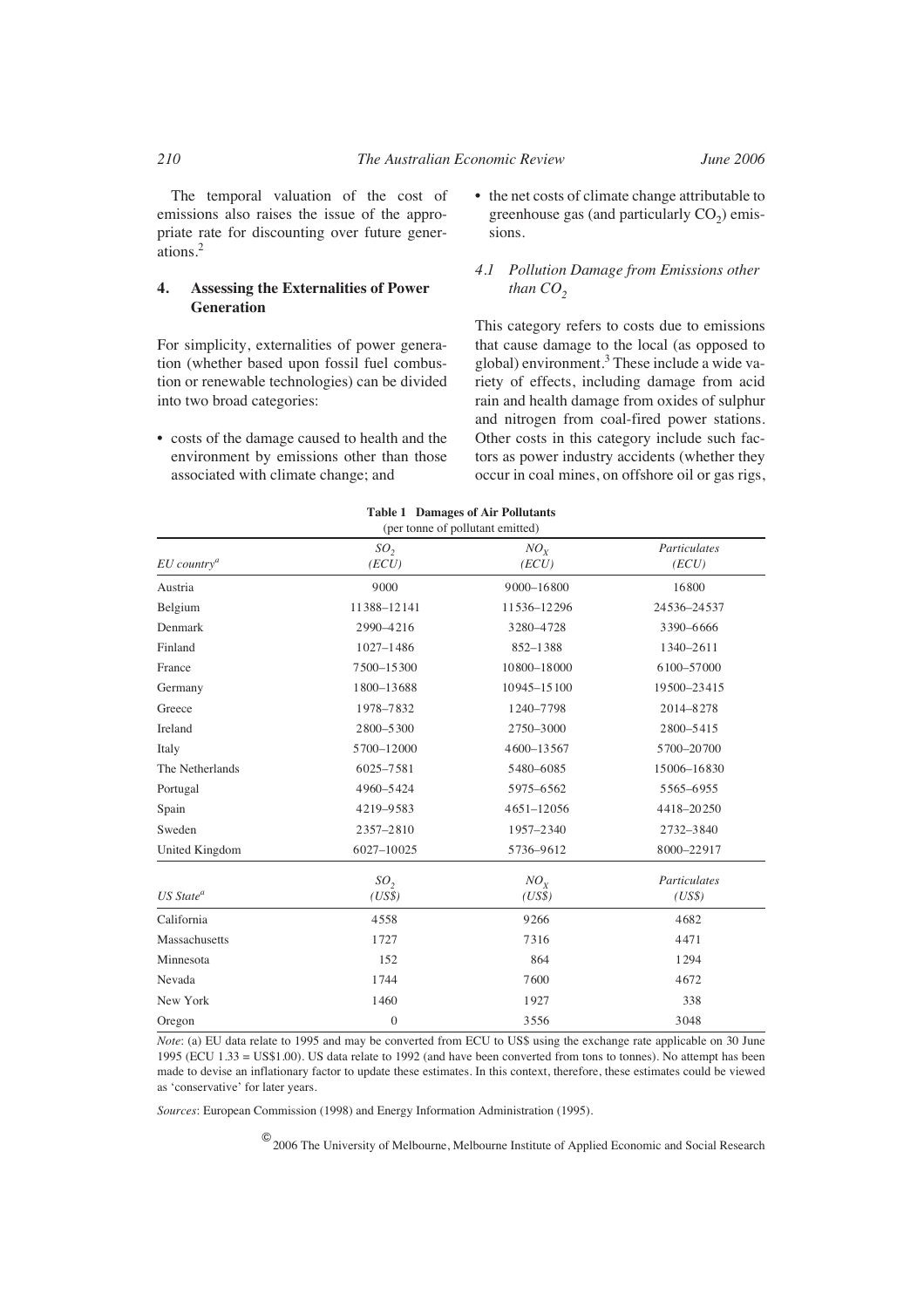in nuclear plant, on wind farms or at hydro plants), visual pollution and noise.

Among the major external impacts attributed to electricity generation are those caused by atmospheric emissions of pollutants, such as particulates, sulphur dioxide  $(SO<sub>2</sub>)$  and nitrogen oxide  $(NO_x)$ , and their impacts on public health, materials and crops. The impact of these atmospheric pollutants on forests, fisheries and unmanaged ecosystems are also important but have not yet been quantified. Emissions of  $SO<sub>2</sub>$  and  $NO<sub>x</sub>$  have long-range transboundary effects, which makes calculation of damages an imprecise exercise. Such calculations require measurement to be based upon the unique link between fuel composition, characteristics of the power unit, and features of the receptor areas. Thus, estimated damage costs vary widely across countries (see Table 1). For example, for member countries of the European Union (EU), damage costs arising from power plant emissions of  $SO<sub>2</sub>$  range from  $ECU^4$  1027–1486 per tonne for Finland<sup>5</sup> to ECU 11388–12141 per tonne for Belgium. Comparable US data, where they exist, also exhibit substantial variability across states.

The results are dominated by damages arising from human health effects, which are largely determined by the population affected (and hence the comparatively high damage values quoted in Table 1 for the more densely populated EU nations). Estimation of health impacts is generally based upon exposureresponse epidemiological studies and methodologies for placing a valuation on human life remain controversial. Furthermore, countries that are sparsely populated, or populated in largely non-receptor areas, will have relatively low health damage costs.

## *4.2 The External Damage Costs of Emissions*   $of CO$ <sub>2</sub>

This category refers to external costs due to greenhouse gas emissions from electricitygenerating facilities that contribute towards climate change with all its associated effects. This is a very contentious area, and the range of estimates for the possible economic ramifications of global climate change is vast. Costs associated with climate change, flooding, changes in agriculture patterns and other effects all need to be taken into account. However, there is a lot of uncertainty about the magnitude of such costs, since the ultimate physical impact of climate change has yet to be determined with precision. Thus, deriving monetary values on this basis of limited knowledge is, at present, an imprecise exercise.

Table 2 gives life-cycle  $CO<sub>2</sub>$  emissions (in tonnes per gigawatt-hour (GWh)) of the major forms of electric power generation. From this table it is evident that  $CO<sub>2</sub>$  emissions from coal and oil-based technologies far exceed those of the 'renewables' and are twice those of gas.

Tol (2005) has reviewed 88 estimates, from 22 published studies, of the marginal cost of CO<sub>2</sub> emissions and combined them to form a probability density function. He found that the function is strongly skewed to the right, with a mode of US\$1.40 per tonne of  $CO<sub>2</sub>$  (tCO<sub>2</sub>), a mean of US\$28.30/ $tCO<sub>2</sub>$ , and a 95th percentile of US\$121.50/tCO<sub>2</sub>.<sup>6</sup> If only peer-reviewed studies were included in the analysis, then corresponding estimates would be US\$1.40, US\$15.50 and US\$83.70 respectively. Thus, not only would the mean estimate be substantially reduced, but so would be the degree of uncertainty. Equity weighting<sup>7</sup> and declining discount rates were also shown to have significant effects on these estimates. Overall, Tol concluded that, for all practical purposes, it is unlikely that the marginal costs of  $CO<sub>2</sub>$  emissions would exceed US\$13.60/ $tCO<sub>2</sub>$  and are likely to be substantially lower.

Taking this 'maximum' marginal damage figure, and combining it with  $CO<sub>2</sub>$  emissions data from Table 2, gives damage for coal- and gas-fired electricity generation technologies of about  $US\varphi$ 1.3/kWh and  $US\varphi$ 0.65/kWh respectively. Although relatively small when compared with the cost of renewables-based power, nevertheless these damage estimates are very significant when comparing coal and gas costs.

### **5. The Costs of Electricity-Generating Technologies**

Table 3 gives (indicative) levelised electricity costs (in US\$/kWh) for electricity generation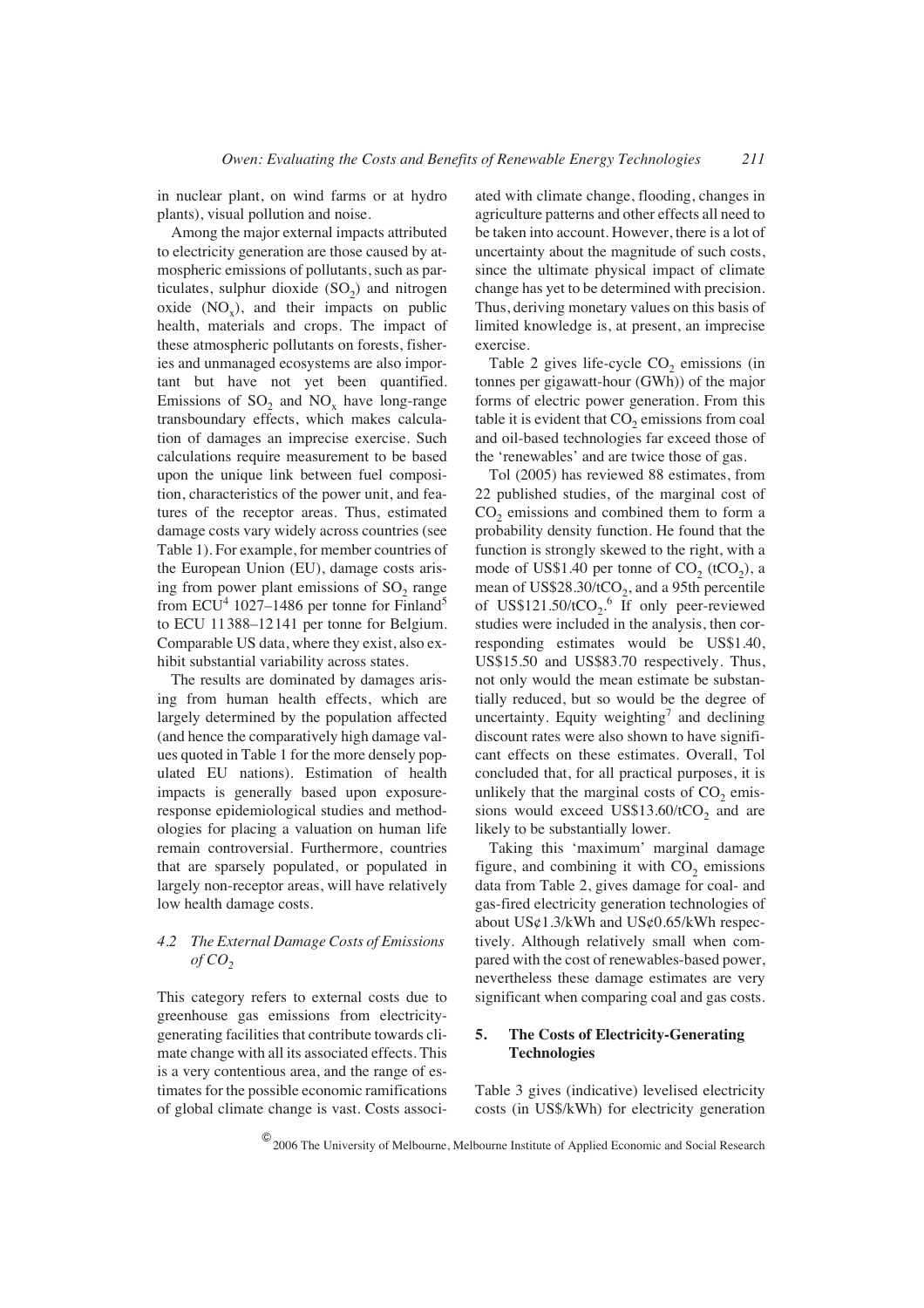| (tonnes per GWh)                       |                 |              |           |        |  |  |  |
|----------------------------------------|-----------------|--------------|-----------|--------|--|--|--|
| Technology                             | Fuel extraction | Construction | Operation | Total  |  |  |  |
| Coal-fired (conventional)              |                 |              | 962       | 964    |  |  |  |
| Atmospheric fluidised bed combustion   |                 |              | 961       | 963    |  |  |  |
| Integrated gasification combined cycle |                 |              | 748       | 751    |  |  |  |
| Oil-fired                              |                 |              | 726       | 726    |  |  |  |
| Gas-fired                              |                 |              | 484       | 484    |  |  |  |
| Ocean thermal energy conversion        | na              | 4            | 300       | 304    |  |  |  |
| Geothermal                             | < 1             |              | 56        | 57     |  |  |  |
| Small hydro                            | na              | 10           | na        | 10     |  |  |  |
| Nuclear                                | $\sim$ 2        |              | 5         | 8      |  |  |  |
| Wind                                   | na              | 7            | na        | 7      |  |  |  |
| Photovoltaics                          | na              | 5            | na        | 5.     |  |  |  |
| Large hydro                            | na              | 4            | na        | 4      |  |  |  |
| Solar thermal                          | na              | 3            | na        | 3      |  |  |  |
| Wood (sustainable harvest)             | $-1509$         | 3            | 1346      | $-160$ |  |  |  |

Table 2 CO<sub>2</sub> Emissions from Different Electricity Generation Technologies

*Note*: na denotes not applicable.

*Source*: International Energy Agency (1989).

| Table 3 Cost of Traditional and Renewable Energy Technologies, Current and Expected Trends |
|--------------------------------------------------------------------------------------------|
| (USS, 1998)                                                                                |

| Energy source   | Technology                                         | Current cost of<br>delivered energy<br>(US\$/kWh)  | Expected cost trend                                                |
|-----------------|----------------------------------------------------|----------------------------------------------------|--------------------------------------------------------------------|
| Coal            | Coal-fired steam with<br>flue gas desulphurisation | $0.03 - 0.05$                                      | Stable                                                             |
| Gas             | Combined cycle                                     | $0.03 - 0.05$                                      | Small decrease                                                     |
| Nuclear         |                                                    | $0.03 - 0.06$                                      | Stable                                                             |
| Solar           | High temperature solar thermal                     | $0.10 - 0.25$                                      | Decrease $25+$ per cent by $2010$                                  |
| Solar           | Photovoltaics                                      | $0.50 - 1.50$                                      | Decrease 50+ per cent by 2010                                      |
| Solar           | Water heating                                      | $0.03 - 0.20$                                      | Decrease 30–50 per cent by 2010                                    |
| Wind            | Land-based wind                                    | $0.04 - 0.10$                                      | Decrease 20–35 per cent by 2010                                    |
| <b>Biomass</b>  | Combustion of solid wastes                         | $0.02 - 0.14$                                      | Slight increase                                                    |
| <b>Biomass</b>  | Anaerobic digestion of wastes                      | $0.02 - 0.14$                                      | Slight decrease                                                    |
| <b>Biomass</b>  | Landfill gas from wastes                           | $0.04 - 0.06$                                      | Slight increase                                                    |
| <b>Biomass</b>  | Energy forestry and energy crops                   | $0.05 - 0.08$                                      | Decrease 30–50 per cent by 2010                                    |
| <b>Biofuels</b> | Ethanol<br>Biodiesel                               | $0.24 - 0.37$ per litre<br>$0.40 - 0.52$ per litre | Decrease 25–50 per cent by 2010<br>Decrease 20–25 per cent by 2010 |
| Hydro           | Grid connected                                     | $0.02 - 0.10$                                      | Slight increase as most<br>attractive sites are used               |

*Sources*: Adapted from International Energy Agency (1997) and Nuclear Energy Agency and International Energy Agency (1998).

by the major renewable and non-renewable technologies. Both coal and gas exhibit an absolute cost advantage over the bulk of renewable technologies, although electricity generated by 'best performance' wind power

has recently approached similar cost levels. It should be noted, however, that costs associated with renewables that are, by their nature, intermittent in their production of electricity, do not include essential back-up costs to ensure

 $^\text{\textregistered}$  2006 The University of Melbourne, Melbourne Institute of Applied Economic and Social Research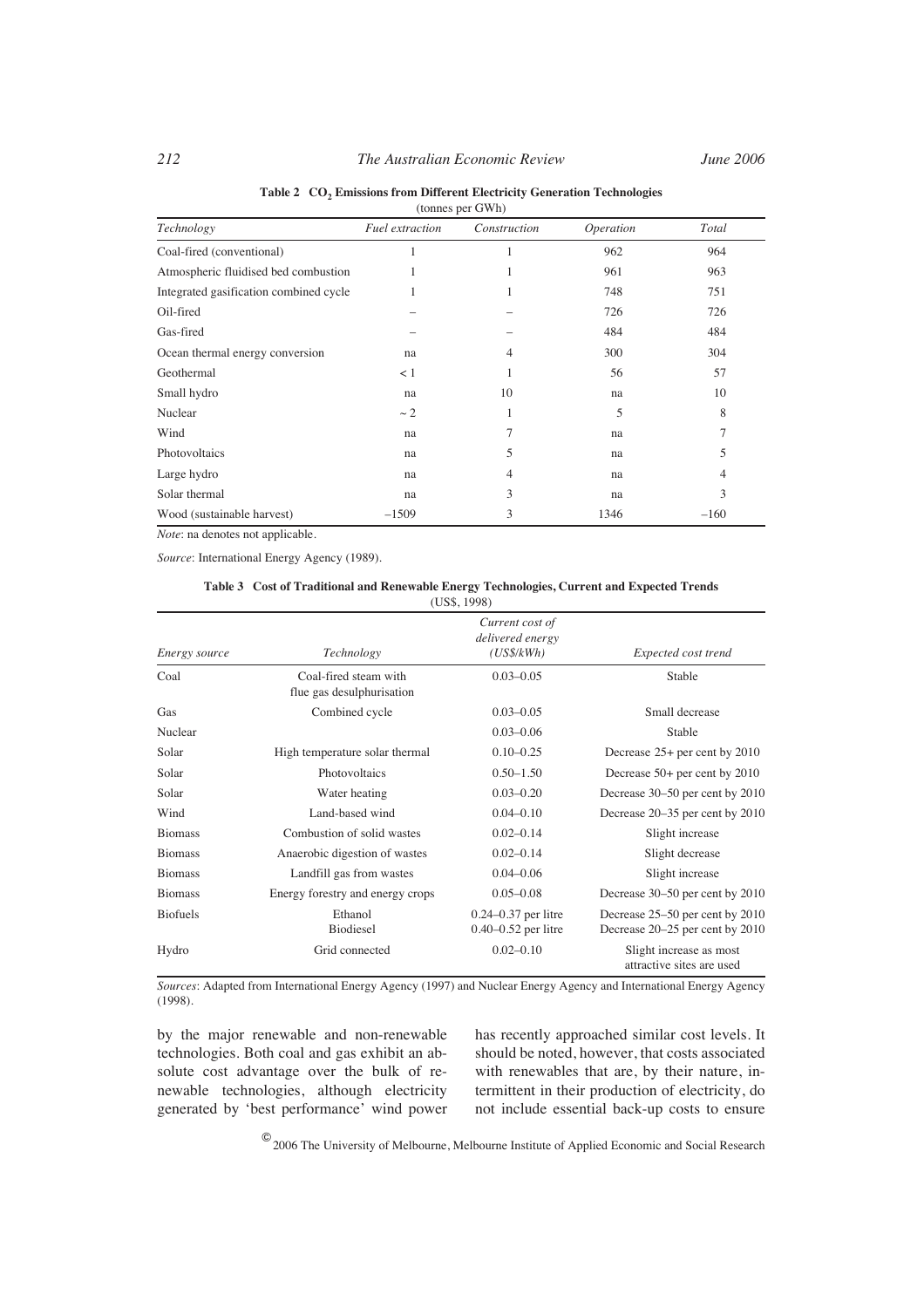reliability of supply. Thus on purely financial grounds (inclusive of all forms of subsidy), renewable technologies are, in general, noncompetitive.

Over the past two decades, unit generating costs of renewable technologies such as wind, solar photovoltaics and biomass have declined at a significantly faster rate than those of advanced fossil fuel technologies, such as natural gas combined cycle, largely as a result of a learning curve effect as the level of their installed capacity has increased. This may give the impression that their costs could ultimately be lower per kWh. However, without significant policy actions to encourage enhanced levels of investment in research and development of renewable energy technologies, and purchasing incentives designed to deliver economies of scale in production, the cost gap is unlikely to be closed quickly enough to assist governments to meet their Kyoto (or other) commitments on global climate change initiatives in any major way. Perhaps the most important step in this regard is to internalise as many of the environmental externalities of power generation as possible through the market place, and thus allow energy producers and consumers to respond to such price signals in the most efficient and cost-effective manner.

## **6. Internalising the Externalities of Electricity Production**

Once monetary values have been derived to reflect the external costs of differing technologies, the next step is to devise a mechanism for 'internalising' them into market prices. In theory, an energy tax would represent a relatively straightforward solution, although the practicalities of its imposition would be fairly complicated. The tax would be required to be imposed at differential rates, depending upon the total estimated damages resulting from the fuel in question. A simple carbon tax alone, for example, would not impose any cost on the nuclear power industry. The tax would also have to be imposed by all nations, to ensure that the competitiveness of their industries in global markets was not compromised. The resulting

tax revenue would also have to be distributed in such a way that implicit energy subsidies were not reintroduced. Finally, the worst of any social impact of energy taxes on poorer sections of society would have to be offset to ensure that the tax burden was not disproportionate in its incidence.

An alternative approach to the problem of reflecting external costs, and one that would possibly cause less economic disturbance, would be to introduce 'environmental credits' for the uptake of renewable energy technologies. Examples are currently commonplace. However, such credits do not 'internalise' the social costs of energy production but rather subsidise renewables. In addition, the taxpayer pays the subsidy and not the electricity consumer, thus rejecting the 'polluter pays principle'.

The leading renewable energy technologies are characterised by relatively high initial capital costs per megawatt of installed capacity, but very low running costs. As we have already seen, this structure can make renewable technologies financially unattractive compared with traditional fossil fuel derived power using traditional project evaluation techniques based upon the anticipated life of the electricitygenerating facility (say, 30 years). However, in terms of an economic or environmental evaluation, the relevant time-frame should be set by the date at which all of the consequences attributable to the project had ceased to exist. In the context of  $CO<sub>2</sub>$  emissions from fossil fuel power stations this period could exceed 100 years, and in the case of spent-fuel storage for nuclear plants it could exceed many thousands of years. Further, it is likely that the value of emission reduction will continue to rise into the future given projected world population growth, economic growth, and the subsequent difficulties in meeting global climate change agreements. In this context, the rate of discount is crucial in assessing the relative cost and benefit streams of alternative energy technologies in the context of intergenerational equity.

#### **7. Conclusions**

This article has considered the economics of renewable energy technologies through the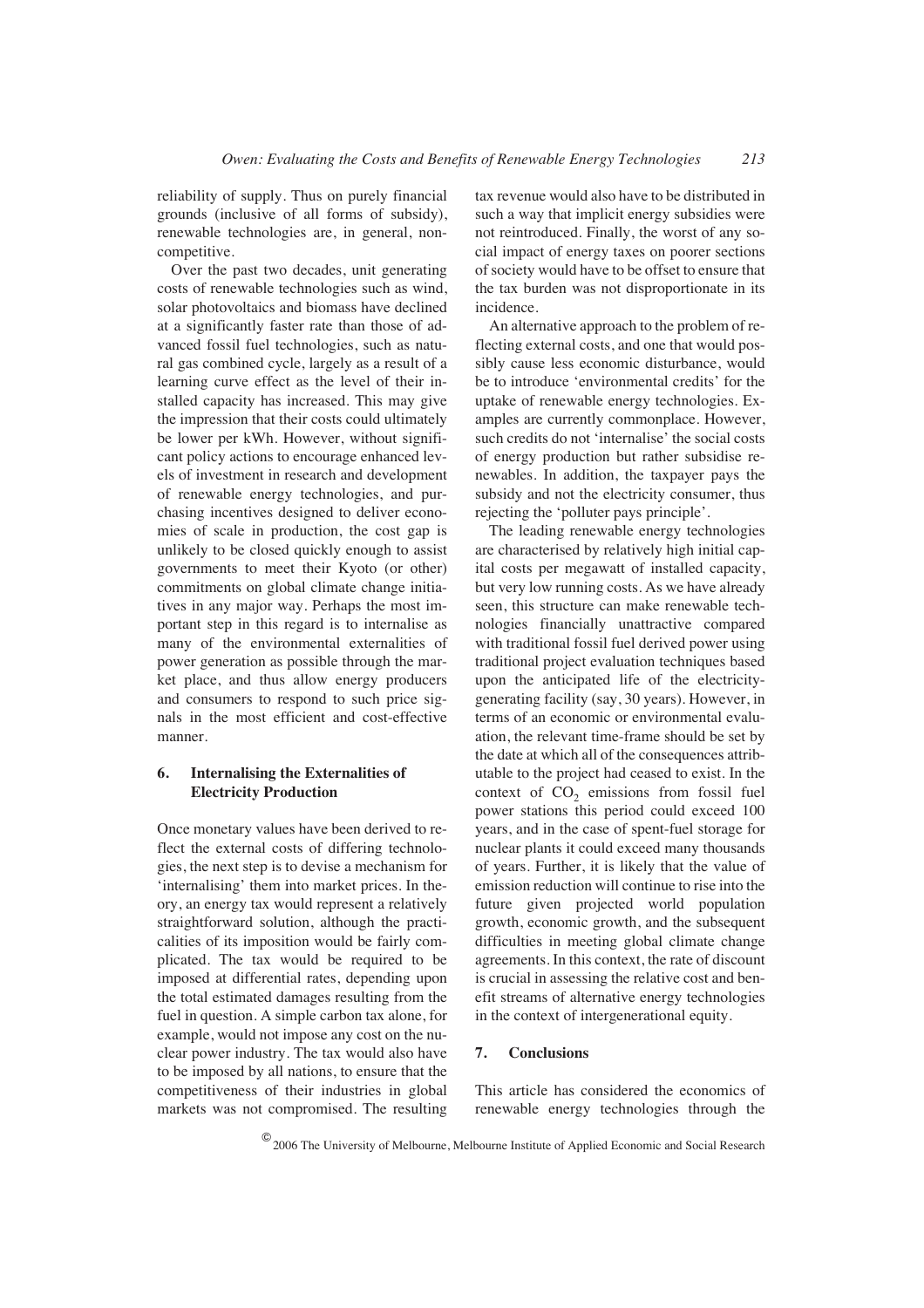quantification in financial terms of the externalities of electric power generation, according to a range of alternative commercial and almost-commercial technologies.

On the basis of  $CO<sub>2</sub>$ -imposed externalities alone, it has been shown that estimates of damage costs resulting from combustion of fossil fuels, if internalised into the price of the resulting output of electricity, could make a number of renewable technologies (specifically wind and some applications of biomass) financially competitive with coal-fired generation. However, combined cycle natural gas technology would clearly have a marked financial advantage over both coal and renewables under current technology options and market conditions. The internalisation of other environmental externalities has not been addressed in this article, but it is evident from Table 1 that including costs associated with power station emissions of  $SO_2$  and  $NO_x$ would further strengthen the competitive position of renewable technologies. In addition, over the next couple of decades, the cost of renewable technologies (particularly those that are 'directly' solar-based) is likely to decline markedly as technical progress and economies of scale combine to reduce unit generating costs.

The principle of internalising the environmental externalities of  $CO<sub>2</sub>$  emissions (and other pollutants) resulting from power generation is of global validation. Whether this is achieved directly through the imposition of a universal carbon tax and emission charges, or indirectly as a result of ensuring compliance with Kyoto targets and other environmental standards, a similar result is likely to be achieved (that is, a rise in the cost of power generation based upon fossil fuel combustion and a relative improvement in the competitive position of an increasing range of renewable energy technologies).<sup>8</sup>

*April 2006*

#### **Endnotes**

1. See, for example, Perman et al. (2003) for an introduction to these techniques.

2. Philibert (1999) summarises the options available for discount rate determination in the context of intergenerational environmental damages.

3. Global pollutants refer to emissions of the uniform-mixing so-called greenhouse gases whose damage is independent of the source of the emissions. Local pollutants are those exhaust gases whose damage is dependent upon the geographic location of source and receptor points.

4. The European Currency Unit (ECU) was conceived in 1979 as an artificial 'weighted' European currency. It was replaced by the Euro, the single European currency, on 1 January 1999.

5. The data for Finland reflect the sparsely populated nature of the country, the fact that significant levels of pollutants fall into the sea, and an underestimate of damages due to the lack of data from Eastern European receptor points.

6. Original estimates were quoted in tonnes of carbon. To retain consistency of units in this article, they have been changed to  $tCO<sub>2</sub>$ . To return to the original values, multiply by 3.67.

7. Equity weighting gives a higher weight to damages that occur in poor countries relative to the same cost of damage in a rich country. It requires the specification of a social welfare function in order to derive the weights.

8. It is important here to distinguish between damage and control costs. This article has focused on damage costs, since these reflect economic efficiency in a cost–benefit analysis context. Control costs are the costs of controlling emissions of pollutants to levels which are socially optimal (that is, where the marginal cost of abatement is equivalent to the marginal damage caused by the pollutant). Environmental policy is generally based upon the latter.

#### **References**

Energy Information Administration 1995, *Electricity Generation and Environmental*